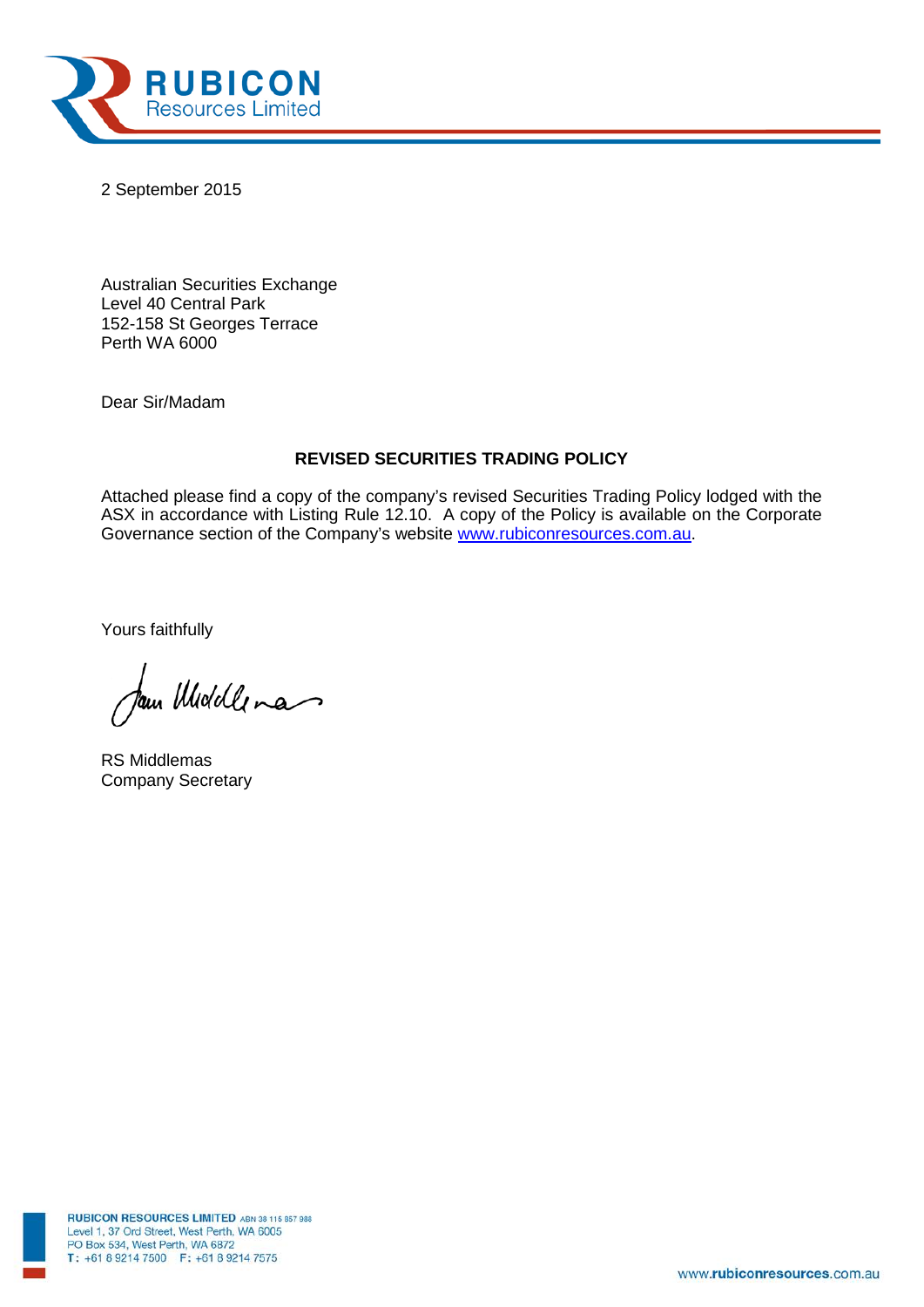# **RUBICON RESOURCES LIMITED ACN 115 857 988 (Company)**

# **CORPORATE GOVERNANCE PLAN**

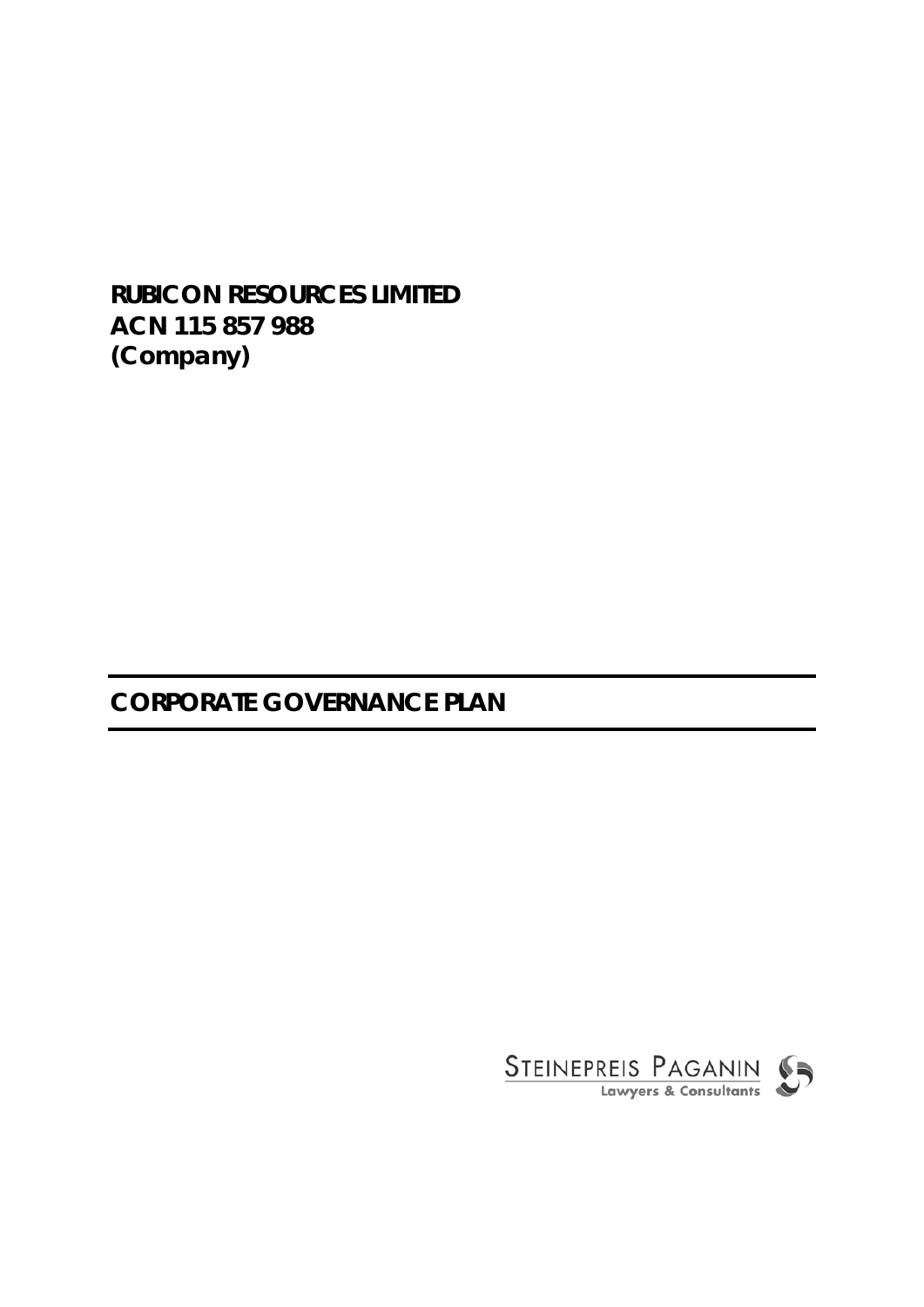# **SCHEDULE 9 – TRADING POLICY**

# **1. INTRODUCTION**

These guidelines set out the policy on the sale and purchase of securities in the Company by its Key Management Personnel.

Key Management Personnel are those persons having authority and responsibility for planning, directing and controlling the activities of the entity, directly or indirectly, including any Director (whether executive or otherwise) of that entity.

The Company has determined that its Key Management Personnel are its Directors and those employees directly reporting to the Managing Director.

Key Management Personnel are encouraged to be long-term holders of the Company's securities. However, it is important that care is taken in the timing of any purchase or sale of such securities.

The purpose of these guidelines is to assist Key Management Personnel to avoid conduct known as 'insider trading'. In some respects, the Company's policy extends beyond the strict requirements of the *Corporations Act 2001* (Cth).

# **2. WHAT TYPES OF TRANSACTIONS ARE COVERED BY THIS POLICY?**

This policy applies to both the sale and purchase of any securities of the Company and its subsidiaries on issue from time to time.

# **3. WHAT IS INSIDER TRADING?**

#### **3.1 Prohibition**

Insider trading is a criminal offence. It may also result in civil liability. In broad terms, a person will be guilty of insider trading if:

- (a) that person possesses information which is not generally available to the market and, if it were generally available to the market, would be likely to have a material effect on the price or value of the Company's securities (ie information that is 'price sensitive'); and
- (a) that person:
	- (i) buys or sells securities in the Company; or
	- (ii) procures someone else to buy or sell securities in the Company; or
	- (iii) passes on that information to a third party where that person knows, or ought reasonably to know, that the third party would be likely to buy or sell the securities or procure someone else to buy or sell the securities of the Company.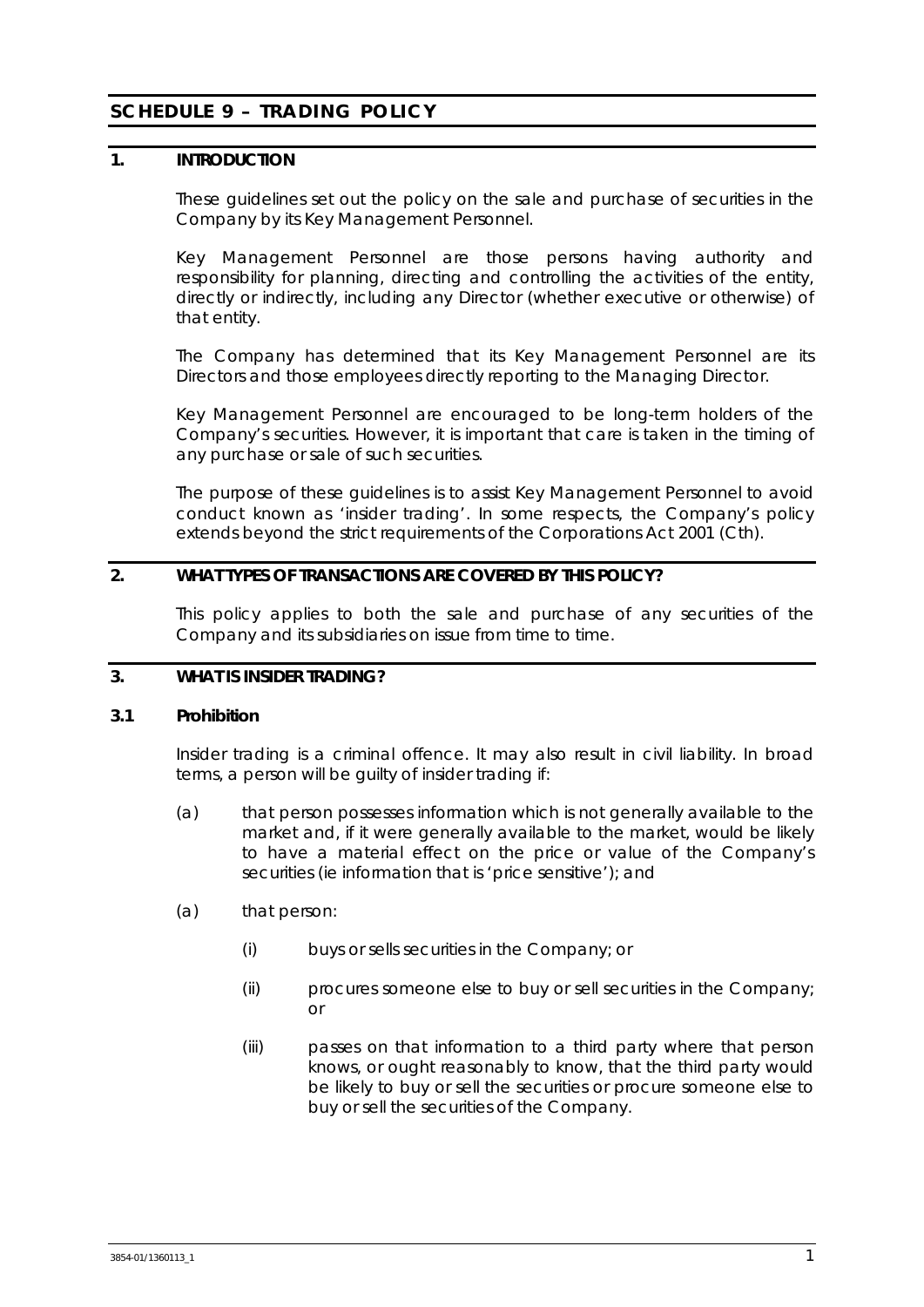# **3.2 Examples**

To illustrate the prohibition described above, the following are possible examples of price sensitive information which, if made available to the market, may be likely to materially affect the price of the Company's securities:

- (a) the Company considering a major acquisition;
- (b) the threat of major litigation against the Company;
- (c) the Company's revenue and profit or loss results materially exceeding (or falling short of) the market's expectations;
- (d) a material change in debt, liquidity or cash flow;
- (e) a significant new development proposal (e.g. new product or technology);
- (f) the grant or loss or a major contract;
- (g) a management or business restructuring proposal;
- (h) a share issue proposal;
- (i) an agreement or option to acquire an interest in a mining tenement, or to enter into a joint venture or farm-in or farm-out arrangement in relation to a mining tenement; and
- (j) significant discoveries, exploration results, or changes in reserve/resource estimates from mining tenements in which the Company has an interest.

#### **3.3 Dealing through third parties**

The insider trading prohibition extends to dealings by individuals through nominees, agents or other associates, such as family members, family trusts and family companies (referred to as "**Associates**" in these guidelines).

# **3.4 Information however obtained**

It does not matter how or where the person obtains the information – it does not have to be obtained from the Company to constitute inside information.

#### **3.5 Employee share schemes**

The prohibition does not apply to acquisitions of shares or options by employees made under employee share or option schemes, nor does it apply to the acquisition of shares as a result of the exercise of options under an employee option scheme. However, the prohibition does apply to the sale of shares acquired under an employee share scheme and also to the sale of shares acquired following the exercise of an option granted under an employee option scheme.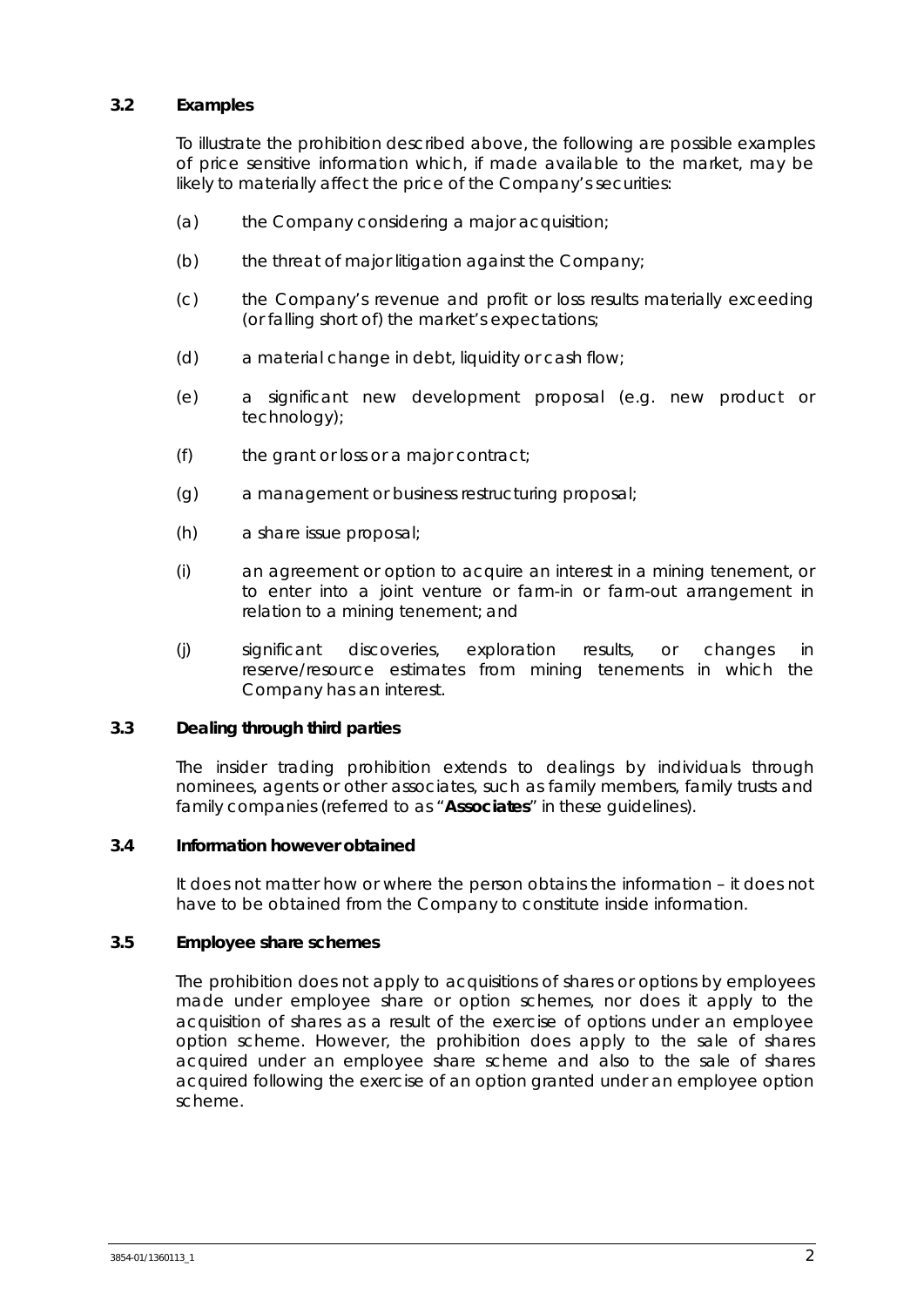# **4. GUIDELINES FOR TRADING IN THE COMPANY'S SECURITIES**

#### <span id="page-4-0"></span>**4.1 General rule**

Key Management Personnel must not, except in exceptional circumstances deal in securities of the Company during the following periods:

- (a) two weeks prior to, and 48 hours after the release of the Company's Annual Financial Report;
- (k) two weeks prior to, and 48 hours after the release of the Half Year Financial Report of the Company; and
- (l) two weeks prior to, and 48 hours after the release of the Company's quarterly reports (if applicable),

## (together the **Closed Periods**).

The Company may at its discretion vary this rule in relation to a particular Closed Periods by general announcement to all Key Management Personnel either before or during the Closed Periods. However, if a Key Management Personnel is in possession of price sensitive information which is not generally available to the market, then he or she must not deal in the Company's securities at **any** time.

## **4.2 No short-term trading in the Company's securities**

Key Management Personnel should never engage in short-term trading of the Company's securities except for the exercise of options where the shares will be sold shortly thereafter.

#### **4.3 Securities in other companies**

Buying and selling securities of other companies with which the Company may be dealing is prohibited where an individual possesses information which is not generally available to the market and is 'price sensitive'. For example, where an individual is aware that the Company is about to sign a major agreement with another company, they should not buy securities in either the Company or the other company.

# **4.4 Exceptions**

- (a) Key Management Personnel may at any time:
	- (i) acquire ordinary shares in the Company by conversion of securities giving a right of conversion to ordinary shares;
	- (ii) acquire Company securities under a bonus issue made to all holders of securities of the same class;
	- (iii) acquire Company securities under a dividend reinvestment, or top-up plan that is available to all holders or securities of the same class;
	- (iv) acquire, or agree to acquire or exercise options under an employee incentive scheme (as that term is defined in the ASX Listing Rules);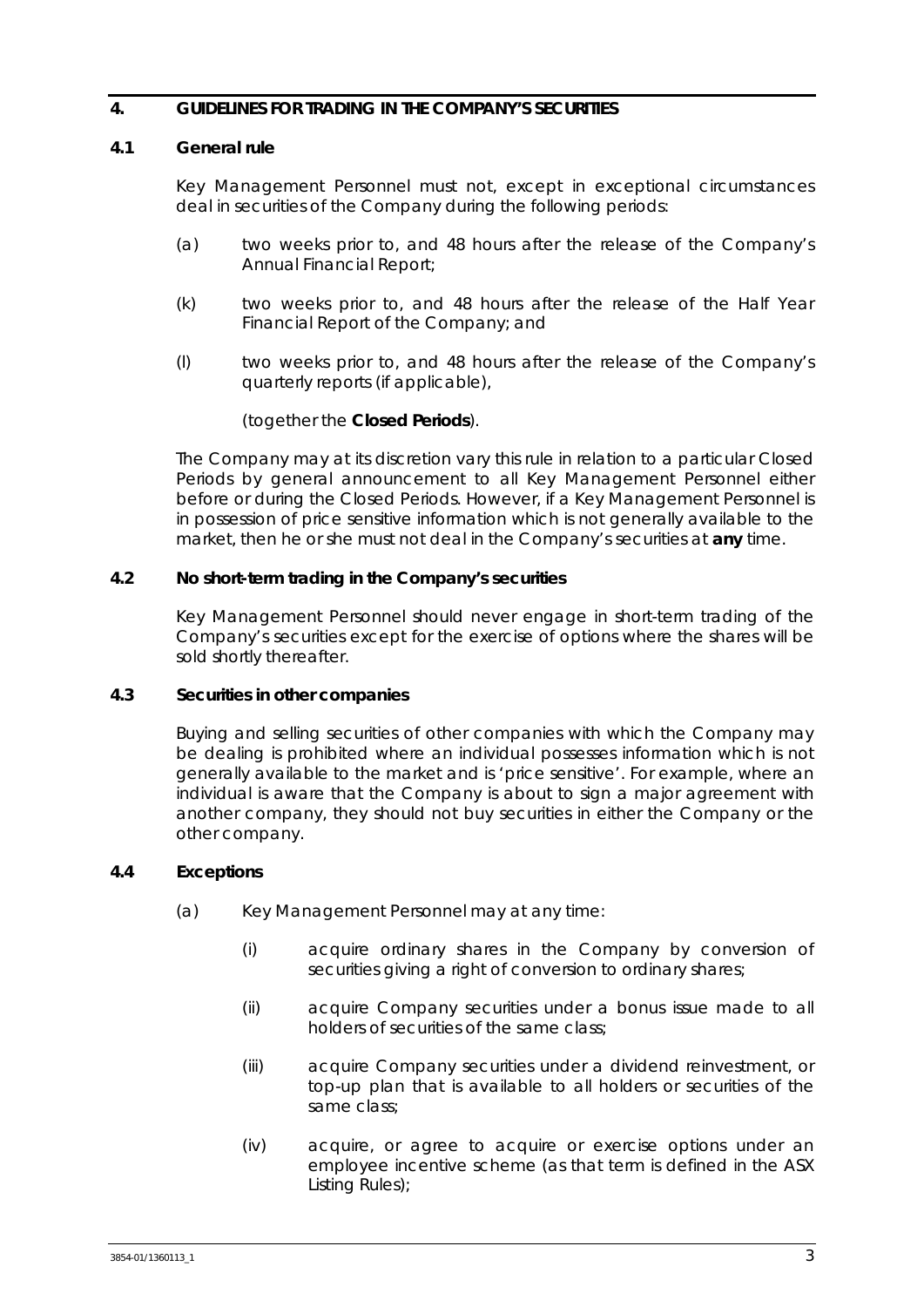- (v) withdraw ordinary shares in the Company held on behalf of the Key Management Personnel in an employee incentive scheme (as that term is defined in the ASX Listing Rules) where the withdrawal is permitted by the rules of that scheme;
- (vi) acquire ordinary shares in the Company as a result of the exercise of options held under an employee option scheme;
- (vii) transfer securities of the Company already held into a superannuation fund or other saving scheme in which the restricted person is a beneficiary;
- (viii) make an investment in, or trade in units of, a fund or other scheme (other than a scheme only investing in the securities of the Company) where the assets of the fund or other scheme are invested at the discretion of a third party;
- (ix) where a restricted person is a trustee, trade in the securities of the Company by that trust, provided the restricted person is not a beneficiary of the trust and any decision to trade during a prohibited period is taken by the other trustees or by the investment managers independently of the restricted person;
- (x) undertake to accept, or accept, a takeover offer;
- (xi) trade under an offer or invitation made to all or most of the security holders, such as a rights issue, a security purchase plan, a dividend or distribution reinvestment plan and an equal access buy-back, where the plan that determines the timing and structure of the offer has been approved by the Board. This includes decisions relating to whether or not to take up the entitlements and the sale of entitlements required to provide for the take up of the balance of entitlements under a renounceable pro rata issue;
- (xii) dispose of securities of the Company resulting from a secured lender exercising their rights, for example, under a margin lending arrangement;
- (xiii) exercise (but not sell securities following exercise) an option or a right under an employee incentive scheme, or convert a convertible security, where the final date for the exercise of the option or right, or the conversion of the security, falls during a prohibited period or the Company has had a number of consecutive prohibited periods and the restricted person could not reasonably have been expected to exercise it at a time when free to do so; or
- (xiv) trade under a non-discretionary trading plan for which prior written clearance has been provided in accordance with procedures set out in this Policy.
- (b) In respect of any share or option plans adopted by the Company, it should be noted that it is not permissible to provide the exercise price of options by selling the shares acquired on the exercise of these options unless the sale of those shares occurs outside the periods specified in paragraph [4.1.](#page-4-0)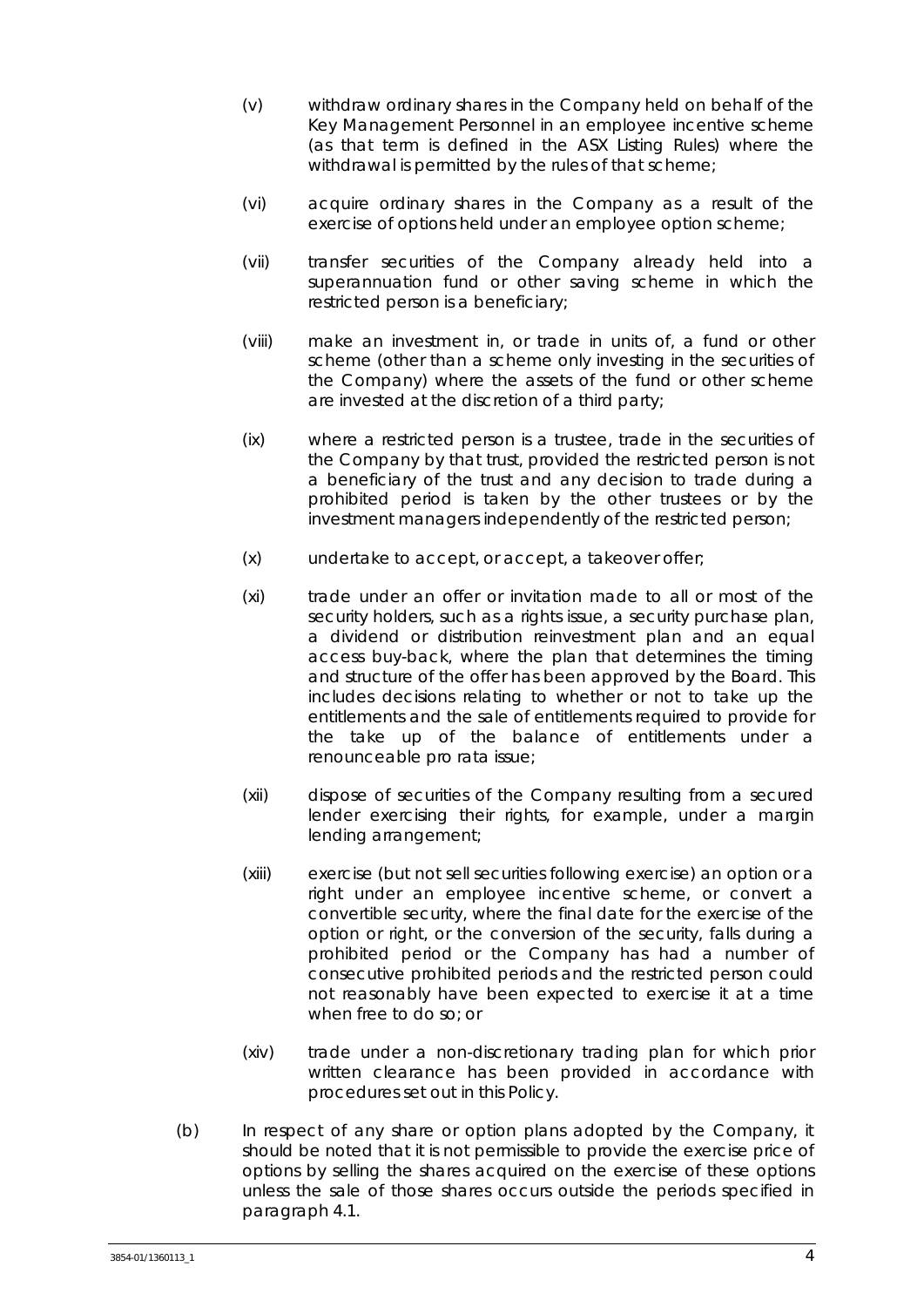Were this is to occur at a time when the person possessed inside information, then the sale of Company securities would be a breach of insider trading laws, even though the person's decision to sell was not influenced by the inside information that the person possessed and the person may not have made a profit on the sale. Where Company securities are provided to a lender as security by way of mortgage or charge, a sale that occurs under that mortgage or charge as a consequence of default would not breach insider trading laws.

# **4.5 Notification of periods when Key Management Personnel are not permitted to trade**

The Company Secretary will endeavour to notify all Key Management Personnel of the times when they are not permitted to buy or sell the Company's securities as set out in paragraph [4.1.](#page-4-0)

# **5. APPROVAL AND NOTIFICATION REQUIREMENTS**

## <span id="page-6-0"></span>**5.1 Approval requirements**

- (a) Any Key Management Personnel (other than the Chairman) wishing to buy, sell or exercise rights in relation to the Company's securities must obtain the prior written approval of the Chairman or the Board before doing so.
- (b) If the Chairman wishes to buy, sell or exercise rights in relation to the Company's securities, the Chairman must obtain the prior approval of the Board before doing so.

# <span id="page-6-1"></span>**5.2 Approvals to buy or sell securities**

- (a) All requests to buy or sell securities as referred to in paragraph [5.1](#page-6-0) should include the intended volume of securities to be purchased or sold and an estimated time frame for the sale or purchase.
- (b) Copies of written approvals should be forwarded to the Company Secretary prior to the approved purchase or sale transaction.

#### **5.3 Notification**

Subsequent to approval obtained in accordance with paragraphs [5.1](#page-6-0) and [5.2,](#page-6-1) any Key Management Personnel who (or through his or her Associates) buys, sells, or exercises rights in relation to Company securities **must** notify the Company Secretary in writing of the details of the transaction within two (2) business days of the transaction occurring. This notification obligation **operates at all times** and includes applications for acquisitions of shares or options by employees made under employee share or option schemes and also applies to the acquisition of shares as a result of the exercise of options under an employee option scheme.

#### **5.4 Key Management Personnel sales of securities**

Key Management Personnel need to be mindful of the market perception associated with any sale of Company securities and possibly the ability of the market to absorb the volume of shares being sold. With this in mind, the management of the sale of any significant volume of Company securities (ie a volume that would represent a volume in excess of 10% of the total securities held by the seller prior to the sale, or a volume to be sold that would be in excess of 10% of the average daily traded volume of the shares of the Company on the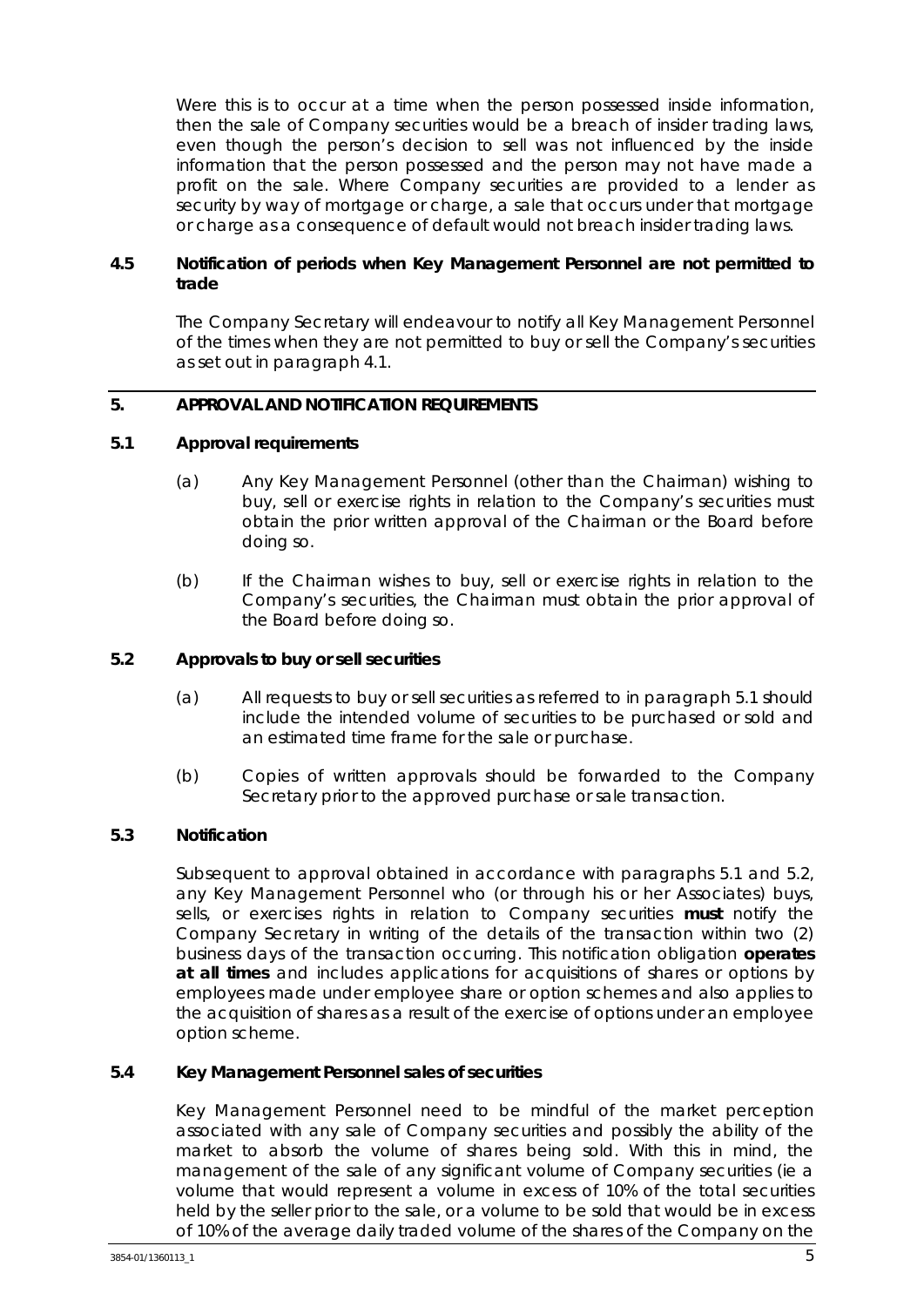ASX for the preceding 20 trading days) by a Key Management Personnel needs to be discussed with the Board and the Company's legal advisers prior to the execution of any sale. These discussions need to be documented in the form of a file note, to be retained by the Company Secretary.

# **5.5 Exemption from Closed Periods restrictions due to exceptional circumstance**

Key Management Personnel who are not in possession of inside information in relation to the Company, may be given prior written clearance by the Managing Director (or in the case of the Managing Director by all other members of the Board) to sell or otherwise dispose of Company securities in a Closed Period where the person is in severe financial hardship or where there are exceptional circumstances as set out in this policy.

## **5.6 Severe financial hardship or exceptional circumstances**

The determination of whether a Key Management Personnel is in severe financial hardship will be made by the Managing Director (or in the case of the Managing Director by all other members of the Board).

A financial hardship or exceptional circumstances determination can only be made by examining all of the facts and if necessary obtaining independent verification of the facts from banks, accountants or other like institutions.

## **5.7 Financial hardship**

Key Management Personnel may be in severe financial hardship if they have a pressing financial commitment that cannot be satisfied other than by selling the securities of the Company.

In the interests of an expedient and informed determination by the Managing Director (or all other members of the Board as the context requires), any application for an exemption allowing the sale of Company securities in a Closed Period based on financial hardship must be made in writing stating all of the facts and be accompanied by copies of relevant supporting documentation, including contact details of the person's accountant, bank and other such independent institutions (where applicable).

Any exemption, if issued, will be in writing and shall contain a specified time period during which the sale of securities can be made.

# **5.8 Exceptional circumstances**

Exceptional circumstances may apply to the disposal of Company securities by a Key Management Personnel if the person is required by a court order, a court enforceable undertaking for example in a bona fide family settlement, to transfer or sell securities of the Company, or there is some other overriding legal or regulatory requirement to do so.

Any application for an exemption allowing the sale of Company securities in a Closed Period based on exceptional circumstances must be made in writing and be accompanied by relevant court and/or supporting legal documentation (where applicable).

Any exemption, if issued, will be in writing and shall contain a specified time period during which the sale of securities can be made.